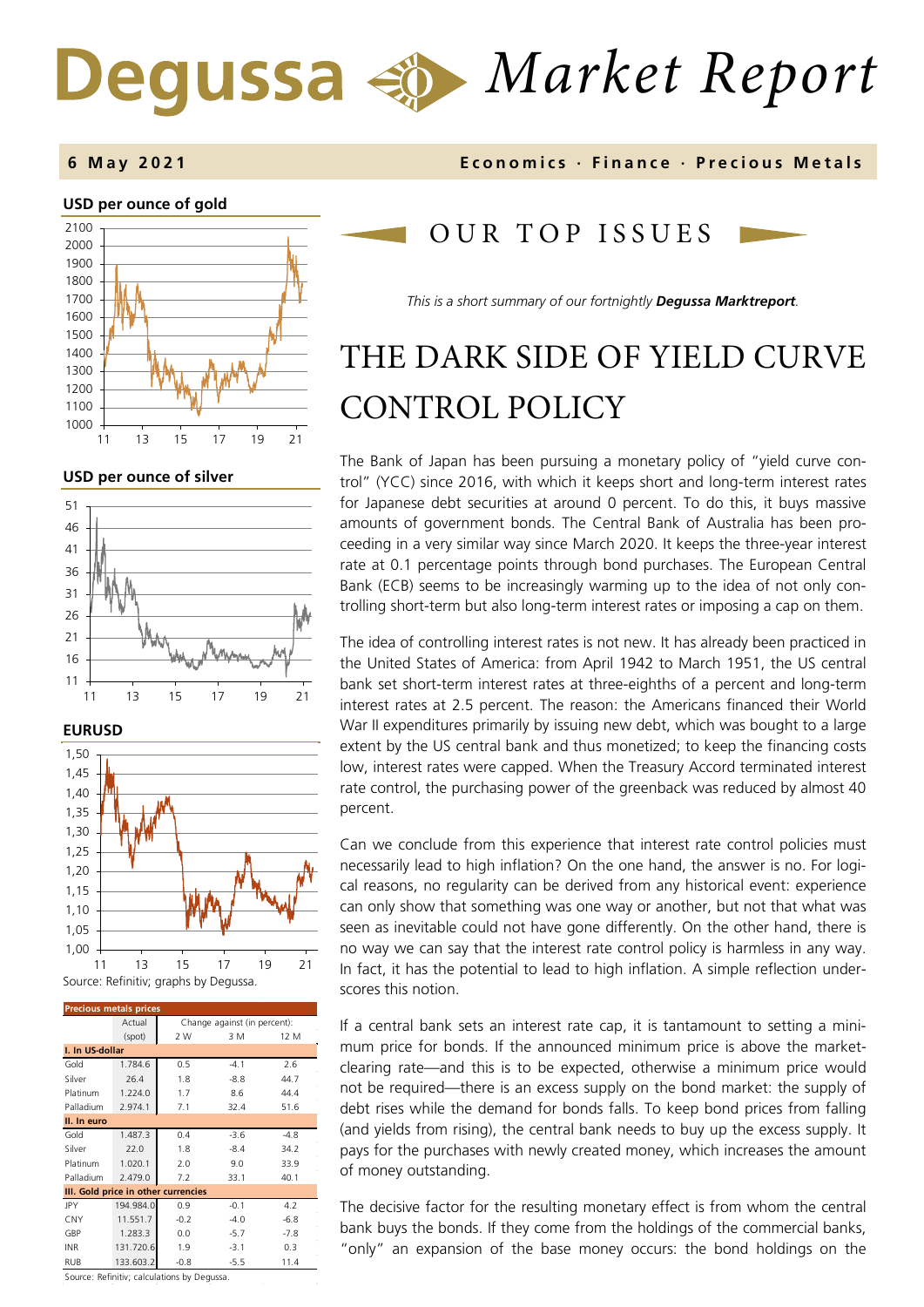## $2 \qquad 6$  May 2021

## **Precious metal prices in the last six years (USD/oz)**



Source: Refinitiv; graphs by Degussa.

banks' balance sheets decrease and, in return, the banks' excess reserves increase. If, on the other hand, the bonds that the central bank buys are sold by nonbanks (such as insurance companies, pension funds or private investors), the base money supply in the banking sector increases, and the commercial bank money supply—M1, M2, M3, etc.—also increases. The same effect occurs when the central bank purchases newly issued national debt, i.e., when it finances the public budget directly by starting up the virtual money printing press.

However, the announcement and enforcement of a minimum price for bonds can trigger a dynamic that is difficult to stop accelerating. The higher the minimum price of the bonds is above their market-clearing price, the greater the volume of debt to be bought or monetized by the central bank. And the greater the resulting expansion of the money supply, the more the market-clearing bond price will go down: if the money supply rises sharply, the market value of the bonds declines, as investors will demand a higher return. In turn, this increases the excess supply on the bond market, which the central bank has to buy to maintain the minimum price. This ominous dynamic is exacerbated when the government borrowing threatens to spiral out of control.

And that is very likely under a monetary policy of interest rate control: if governments can get loans at low interest rates, they will seize the opportunity. Not only will they replace due debt with new debt that has a lower interest rate, but most importantly, they will also increase new debt. The state's hunger for funding is enormous; this is seen not only by experience, but it is also evident in the current economic and political situation: the way out of the corona crisis is seen in the expansion of national debt, in the Keynesian deficit policy, which should lead to more growth and employment. In addition, the states also want to bet on new debt to finance "green politics" or a "great transformation" of the national economies.

This latter aspect is highly significant, as proponents of an interest rate control policy often believe that with the announcement of a floor price for bonds (i.e., an interest rate cap), capital markets will know where they are: investors will then understand that it is unprofitable for them to bet on an interest rate hike, that is, to bet against the central bank. As a result, bond prices remain at the level desired by monetary policy without the central bank having to buy up bonds on a large scale and increasing the quantity of money. Unfortunately, this very assessment did not work out in Japan. From 2016 to the end of 2020, the total assets of the Bank of Japan rose from 75 percent of Japan's gross domestic production to 130 percent at the end of 2020—because the Bank of Japan had to monetize the high national deficits and also parts of the already outstanding national debt to keep interest rates low.

The interest control policy is ultimately an admission of "fiscal dominance." That is, the financial situation of the state determines monetary policy action. Not only does this not bode well for the purchasing power of money, but it can all too easily lead to very high inflation. After all, it is the here and now that counts in day-to-day political business. The future consequences of political decisions are usually given little consideration. In addition, the political incentive to keep expanding the money supply once the measures have been started is pretty great. Initially, it has positive effects: the economy is supported, the plight of unemployment is reduced, and bank and corporate bankruptcies are averted.

But sooner or later, the negative effects of the expansion of the money supply—the rise in asset and/or consumer goods prices—come to light: The pur-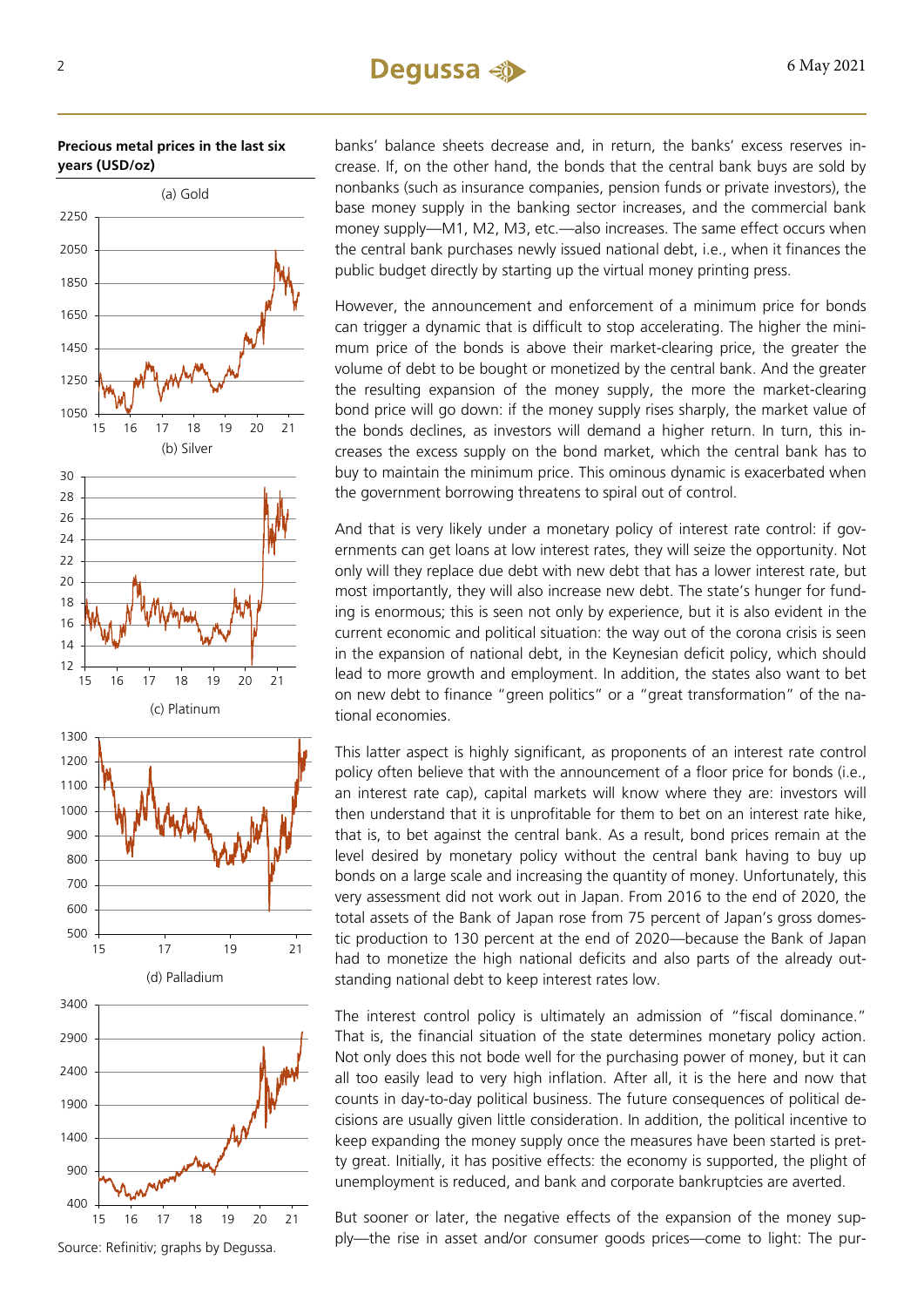chasing power of money is dwindling, few are better off at the expense of many, the gap between rich and poor widens, distribution conflicts worsen, bitterness in society grows rampant, and production and employment suffer. With an interest rate control policy, there is a particularly great danger that the central banks will slide into an increasingly inflationary monetary policy, not least because artificially lowered interest rates can be expected to fuel governments' deficit spending policies, contribute to the state becoming almighty, and destroy what little is left of the free market economic system.

In his masterpiece Socialism: An Economic and Sociological Analysis (the 1951 translation of his German Gemeinwirtschaft: Untersuchungen über den Sozialismus published in 1922) Ludwig von Mises (1881–1973) wrote clear-sighted the following words, which seem to be of utmost relevance in a period in which central banks peddle the advantages of the policy of yield curve control to the wider public, thereby actually paving the way toward higher inflation:

*"The destructionist policy of interventionism and Socialism has plunged the world into great misery. Politicians are helpless in the face of the crisis they have conjured up. They cannot recommend any way out except more inflation or, as they call it now, reflation. Economic life is to be 'cranked up again' by new bank credits (that is, by additional 'circulation' credit) as the moderates demand, or by the issue of fresh government paper money, which is the more radical program.*

*But increases in the quantity of money and fiduciary media will not enrich the world or build up what destructionism has torn down. Expansion of credit does lead to a boom at first, it is true, but sooner or later this boom is bound to crash and bring about a new depression. Only apparent and temporary relief can be won by tricks of banking and currency. In the long run they must land the nation in profounder catastrophe. For the damage such methods inflict on national well-being is all the heavier, the longer people have managed to deceive themselves with the illusion of prosperity which the continuous creation of credit has conjured up."[1](#page-2-0)*

*This article was published on the website of the Ludwig von Mises Institute, 3 May 2021.* 

<span id="page-2-0"></span><sup>1</sup> Ludwig von Mises, Socialism: An Economic and Sociological Analysis (New Haven, CT: Yale University Press, 1951), p. 497.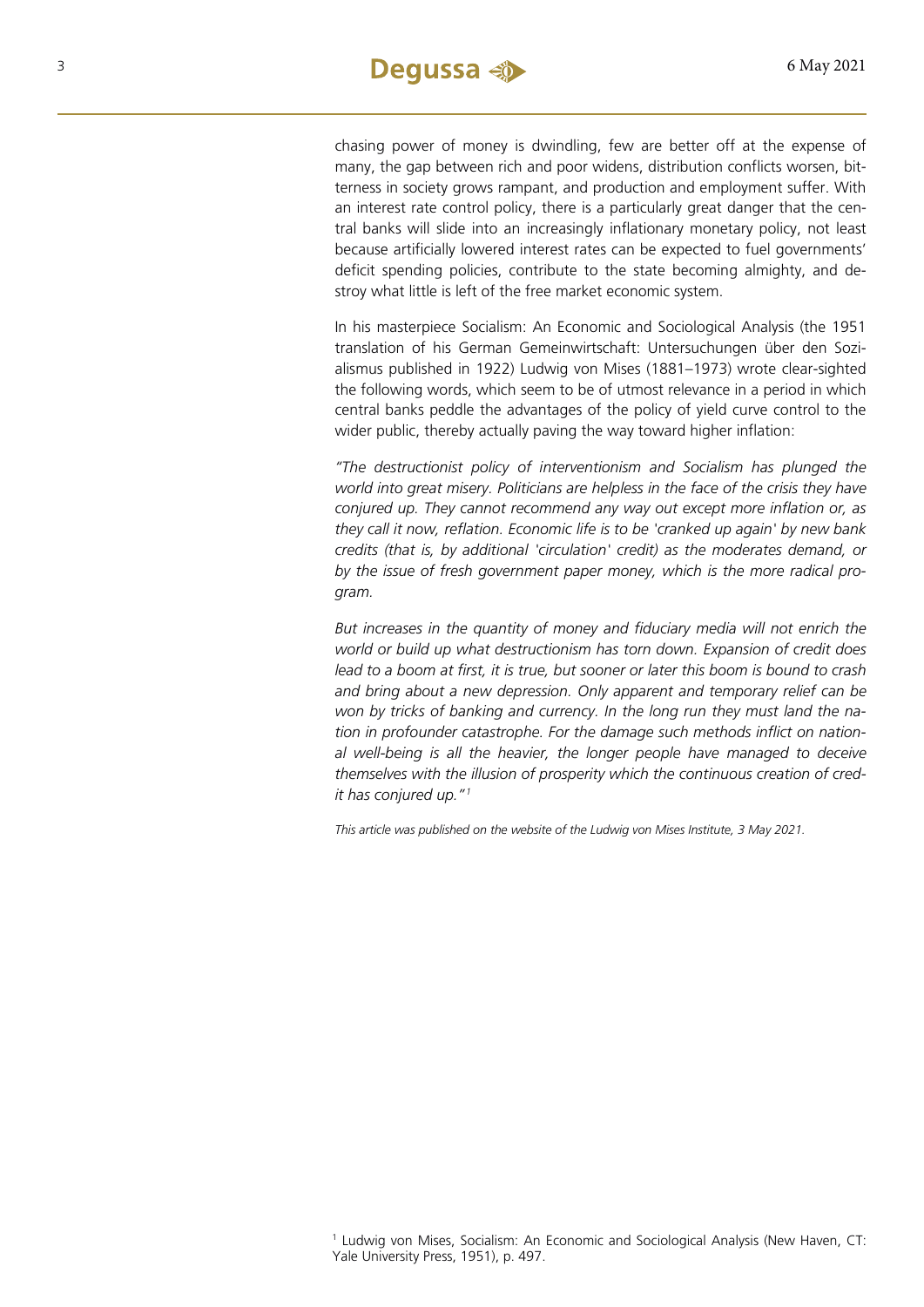## PRECIOUS METALS PRICES

**In US-Dollar per ounce**

|                             | Gold   |        | <b>Silver</b> |      | Platinum                      |        | Palladium |        |  |
|-----------------------------|--------|--------|---------------|------|-------------------------------|--------|-----------|--------|--|
| I. Actual                   | 1785.1 |        | 26.5          |      | 1224.2                        |        | 2974.2    |        |  |
| II. Gliding averages        |        |        |               |      |                               |        |           |        |  |
| 10 days                     |        | 1779.4 |               | 26.2 |                               | 1223.7 |           | 2927.3 |  |
| 20 days                     |        | 1767.2 |               | 25.9 |                               | 1211.4 |           | 2816.7 |  |
| 50 days                     |        | 1743.1 |               | 25.8 |                               | 1198.0 |           | 2622.6 |  |
| 100 days                    |        | 1798.0 |               | 26.1 |                               | 1155.6 |           | 2487.7 |  |
| 200 days                    | 1853.4 |        | 25.6          |      | 1038.6                        |        | 2390.9    |        |  |
|                             |        |        |               |      |                               |        |           |        |  |
| III. Estimates for end 2021 |        | 2448   |               | 47   |                               | 1272   |           | 2710   |  |
| (1)                         | 37     |        | 78            |      | $\ensuremath{\mathnormal{4}}$ |        | $-9$      |        |  |
| <b>Band width</b>           | Low    | High   | Low           | High | Low                           | High   | Low       | High   |  |
|                             | 1750   | 2684   | 23.0          | 55.1 | 950                           | 1472   | 2280      | 2910   |  |
| (1)                         | $-2$   | 50     | $-13$         | 108  | $-22$                         | 20     | $-23$     | $-2$   |  |
|                             |        |        |               |      |                               |        |           |        |  |
| V. Annual averages          |        |        |               |      |                               |        |           |        |  |
| 2017                        | 1253   |        | 17.1          |      | 947                           |        | 857       |        |  |
| 2018                        |        | 1268   |               | 15.8 |                               | 880    |           | 1019   |  |
| 2019                        | 1382   |        | 16.1          |      | 862                           |        | 1511      |        |  |

## **In Euro per ounce**

|                                            | Gold<br><b>Silver</b>                 |                    | <b>Platinum</b>      |                     | Palladium           |                    |                      |                             |  |
|--------------------------------------------|---------------------------------------|--------------------|----------------------|---------------------|---------------------|--------------------|----------------------|-----------------------------|--|
| I. Actual                                  | 1487.7                                |                    | 22.0                 |                     | 1020.3              |                    | 2478.7               |                             |  |
| II. Gliding averages                       |                                       |                    |                      |                     |                     |                    |                      |                             |  |
| 10 days                                    | 1475.3                                |                    | 21.7                 |                     | 1014.6              |                    | 2427.0               |                             |  |
| 20 days                                    | 1471.9                                |                    | 21.6                 |                     | 1009.0              |                    | 2345.7               |                             |  |
| 50 days                                    | 1458.8                                |                    | 21.6                 |                     | 1002.6              |                    | 2194.8               |                             |  |
| 100 days                                   |                                       | 1491.8             |                      | 21.6                |                     | 959.5              |                      | 2065.5                      |  |
| 200 days                                   | 1552.2                                |                    | 21.4                 |                     | 868.8               |                    | 2001.7               |                             |  |
| III. Estimates for end 2021<br>(1)         | 2044<br>37                            |                    | 39<br>78             |                     | 1062<br>4           |                    | 2263<br>$-9$         |                             |  |
| <b>Band width</b><br>(1)                   | Low<br>1470<br>$\mathbin{\mathsf{I}}$ | High<br>2260<br>52 | Low<br>19.0<br>$-14$ | High<br>46.6<br>111 | Low<br>800<br>$-22$ | High<br>1240<br>22 | Low<br>1920<br>$-23$ | High<br>2450<br>$^{\rm -1}$ |  |
| V. Annual averages<br>2017<br>2018<br>2019 | 1116<br>1072<br>1235                  |                    | 15<br>13<br>14       |                     | 844<br>743<br>770   |                    | 760<br>863<br>1350   |                             |  |

Source: Refinitiv; calculations and estimates Degussa. Numbers are rounded.

 $(1)$  On the basis of actual prices.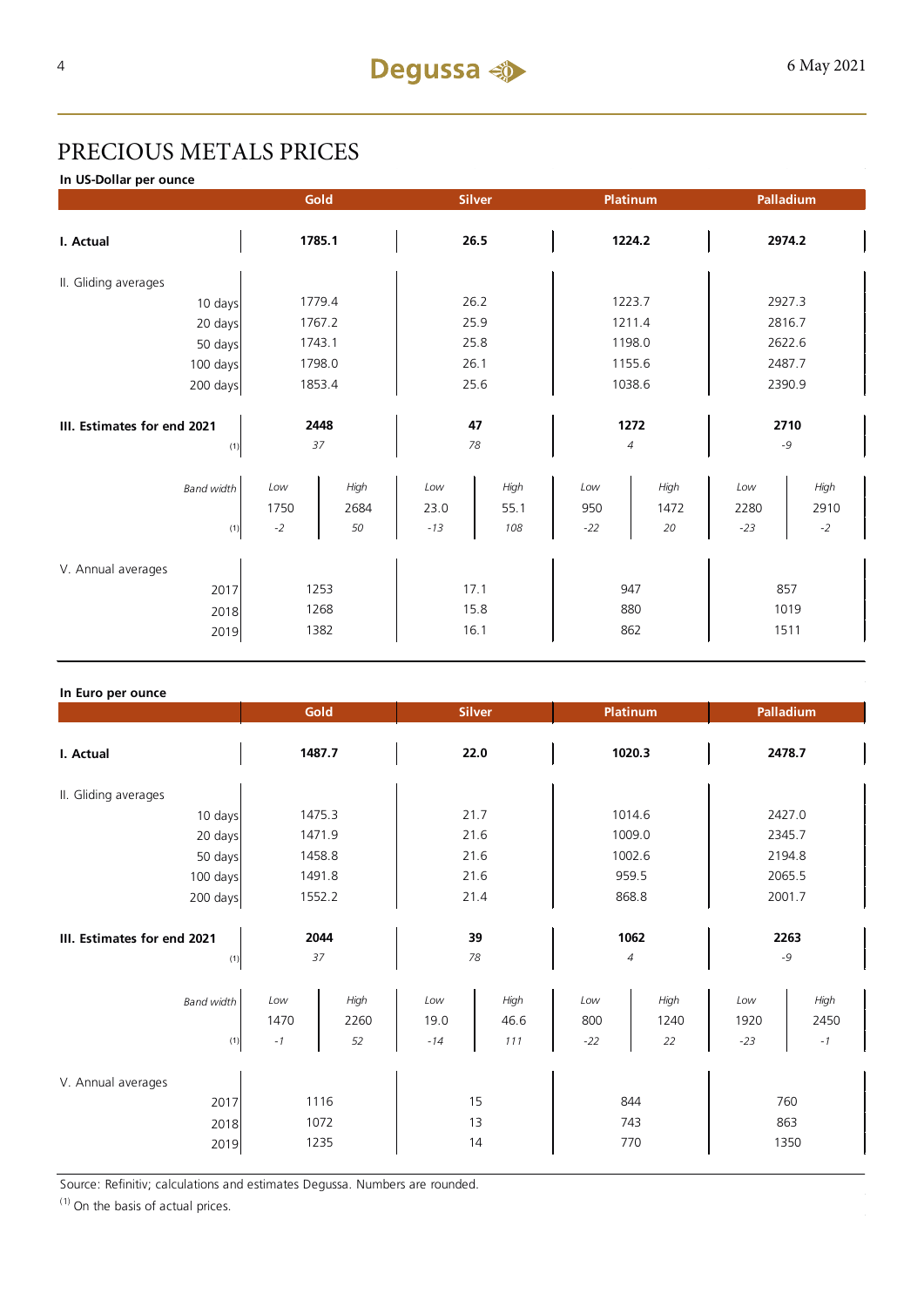## BITCOIN, PERFORMANCE OF VARIOUS ASSET CLASSES

## **Bitcoin in US dollars**



Source: Refinitiv; graph by Degussa.

## **Performance of stocks, commodities, FX and bonds**

(a) In national currencies (b) In euro





Source: Refinitiv; calculations by Degussa.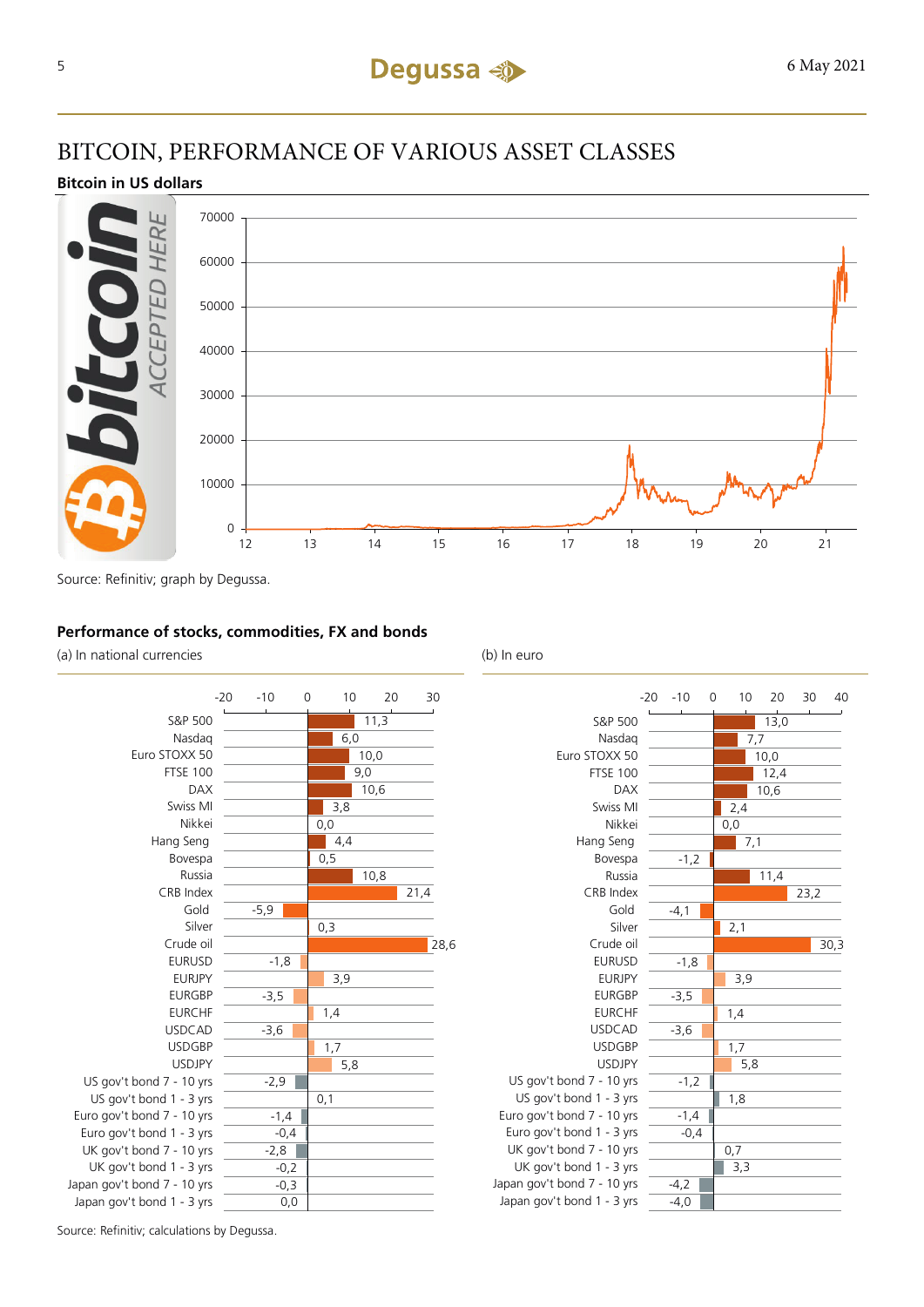## **Articles in earlier issues of the** *Degussa Market Report*

| <b>Issue</b>      | Content                                                                                    |
|-------------------|--------------------------------------------------------------------------------------------|
| 6 May 2021        | The Dark Side of the Yield Curve Control Policy                                            |
| 22 April 2021     | Bitcoin and the Golden Opportunity                                                         |
| 8 April 2021      | On Precious Metal 2021 Price Forecasts                                                     |
| 25 March 2021     | Money Matters For Gold And Silver Prices                                                   |
| 11 March 2021     | Interest Rates are to the Price of Gold What Gravity is to the Apple                       |
| 25 February 2021  | The Dangers Of Digital Central Bank Money                                                  |
| 11 February 2021  | Gold Is Not In Bubble Territory                                                            |
| 28 January 2021   | It Is High Time To Buy Gold And Silver                                                     |
| 14 January 2021   | The Great Gold And Silver Bull Market Is On                                                |
| 17 December 2020  | Gold Against US-Dollar Risk. A Value Proposition                                           |
| 3 December 2020   | Keep Your Cool - And Physical Gold And Silver                                              |
| 19 November 2020  | It is Going to be Wild. Hold on to Physical Gold                                           |
| 5 November 2020   | For In Fire Gold Is Tested                                                                 |
| 22 October 2020   | The Policy of Inflating Everything, Not Only The Price Of Gold                             |
| 8 October 2020    | President Trump Is Good For Gold, Or Isn't He?                                             |
| 24 September 2020 | Get Physical With Gold                                                                     |
| 10 September 2020 | The Inflation Threat And The Case For Gold                                                 |
| 27 August 2020    | We Need Sound Money To Regain and Defend Our Liberties                                     |
| 13 August 2020    | Gold And Silver Prices Are Set To Trend Even Higher                                        |
| 30 July 2020      | The Big Short In Official Currencies                                                       |
| 16 July 2020      | "World Gold Price" Hits A New Record                                                       |
| 2 July 2020       | Some Things You Need To Know About Money                                                   |
| 4 June 2020       | Gold in Times of Economic Crisis and Social Revolution                                     |
| 20 May 2020       | First the Money Supply Shock, Then the Inflation Shock                                     |
| 7 May 2020        | Be Aware of What Inflation Really Is                                                       |
| 23 April 2020     | The Undesirable Effects of the Corona-Virus Relief Package                                 |
| 9 April 2020      | The Boom And Bust Theory That Does Not Crash                                               |
| 26 March 2020     | With Mega Bail Outs, Governments Are The Big Winners                                       |
| 12 March 2020     | The Truth About Money - Past, Present, Future                                              |
| 27 February 2020  | Inflation Policy And Its Supporters                                                        |
| 13 February 2020  | Gold-ETFs Versus Physical Gold: Difference Matters                                         |
| 30 January 2020   | Do Not Think The Era Of Boom And Bust Has Ended                                            |
| 23 January 2020   | Bull Markets, No Bubble Markets: Gold And Silver In 2020                                   |
| 19 December 2019  | The Inflation Sham                                                                         |
| 5 December 2019   | Why the Feared Crash Keeps Us Waiting                                                      |
| 21 November 2019  | Asset Price Inflation and the Price of Gold                                                |
| 7 November 2019   | ETFs Drive Gold Demand                                                                     |
| 24 October 2019   | The Inflationary Supply Of Unbacked US Dollars And The Price Of Gold                       |
| 10 October 2019   | Let's Get Physical With Gold And Silver                                                    |
|                   | The Deguses Marktroport (German) and the Deguses Market Report (English) are available at: |

The Degussa Marktreport (German) and the Degussa Market Report (English) are available at: **www.degussa-goldhandel.de/de/marktreport.aspx**.